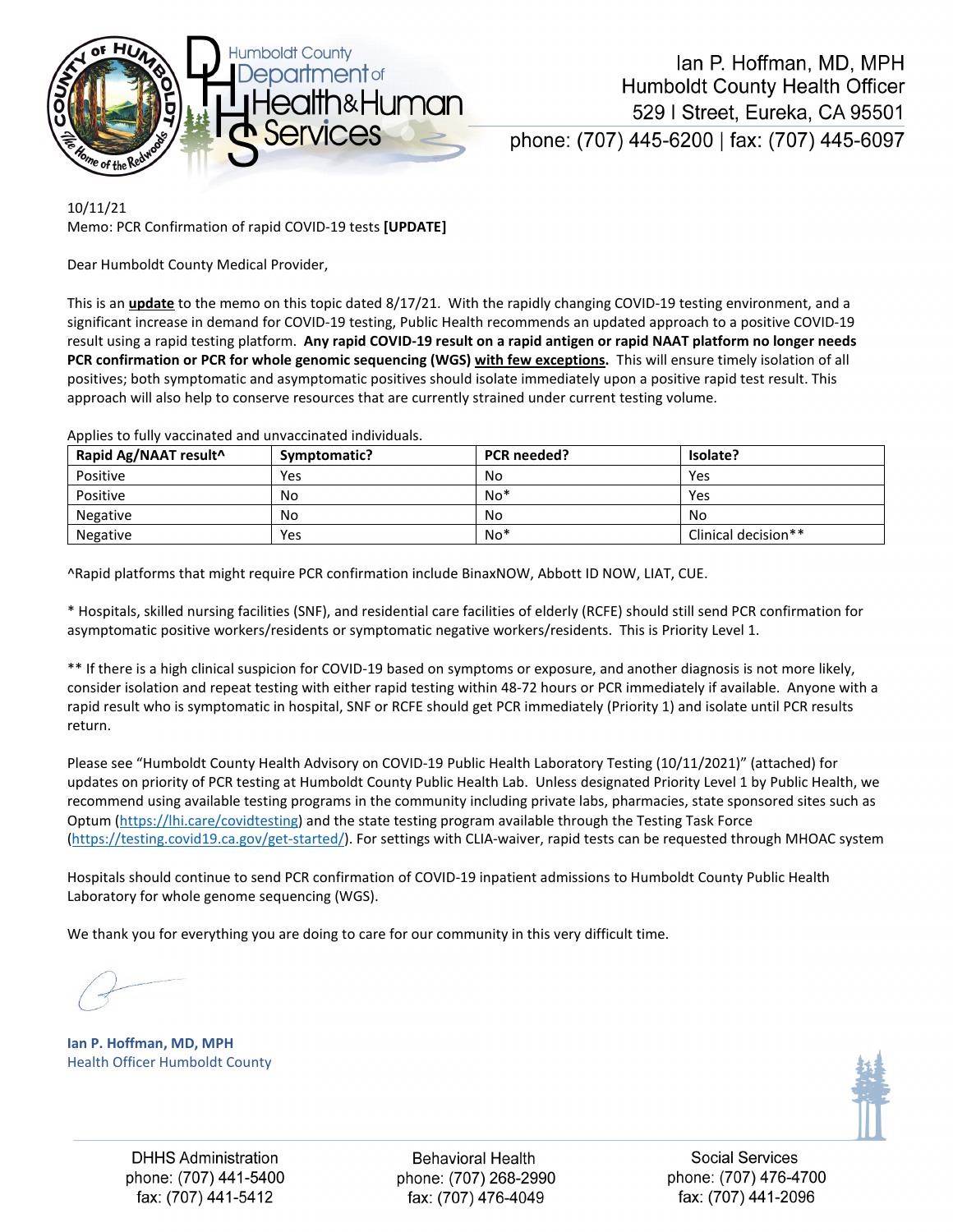529 I Street, Eureka, CA 95501

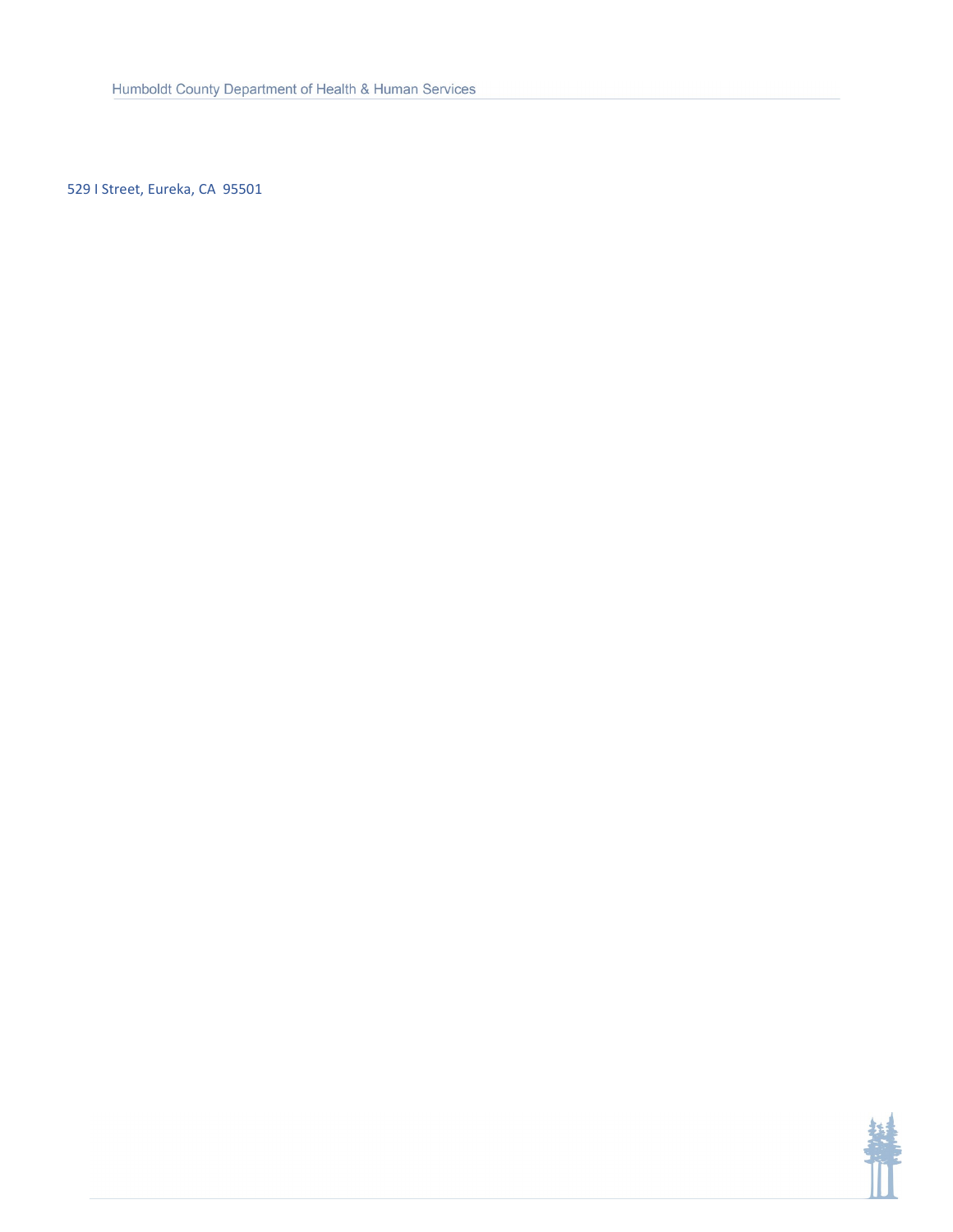

For any questions, call the Humboldt County Public Health Communicable Disease Program at 707-268-2182

## **HEALTH ADVISORY**

### October 11, 2021 **COVID-19 Public Health Laboratory Testing Effective Date: 10/18/2021**

**SITUATION** As you know, we are continuing to see significant COVID-19 activity in our region, which is driving demand on testing capacity. The Humboldt County Public Health Laboratory (HCPHL) has ramped up testing and would like ideally to run between 150-200 specimens per day, with volume each day dependent on the timing of specimens arriving at the lab. This will allow our team to continue to provide rapid PCR results to Priority Level 1 and support Public Health and outbreak investigations. Public Health recommends using available testing programs in the community for groups in priority level 2 and 3, including private labs, pharmacies, state-sponsored sites such as Optum [\(https://lhi.care/covidtesting\)](https://lhi.care/covidtesting) and the state testing program available through the Testing Task Force [\(https://testing.covid19.ca.gov/get-started/\)](https://testing.covid19.ca.gov/get-started/). For settings with CLIA-waiver, rapid tests can be requested through MHOAC system. Our Optum site is sending samples directly to the state lab in Valencia. There is significant capacity at Optum and turnaround time has been averaging 72 hours.

**IMPORTANT UPDATE** The HCPHL continues to accept specimens for testing. Given increasing demand on HCPHL services and the changing landscape of the COVID-19 pandemic, we are revising the *Humboldt County COVID-19 Testing Prioritization Chart* to reflect the current situation and capacity.

The HCPHL will focus on Priority Level 1 to ensure the fastest turnaround time for these risk groups locally. As capacity allows and with *pre-authorization,* we will also accept Priority Level 2 specimens. Note that we will no longer accept Priority Level 3 specimens, and these should instead be sent to the numerous testing options available (see above). **Please record the priority level on the requisition**.

As cold and flu season hits, you will be seeing more symptomatic patients. Our testing at the HCPHL uses a multiplex test that looks for SARS CoV-2, Flu A and Flu B simultaneously. This will be an important tool for ongoing flu surveillance. We also have an RSV option, if RSV is suspected. Please indicate that in the requisition, and we will run samples using this test. These tests are limited and should be reserved for patients that are 5 years old or younger.

We remind you that the COVID-19 surveillance project in partnership with CDPH is on-going. If your site is interested in participating in the project to help us better understand COVID-19 transmission, please contact Eva Weinstein at [eweinstein@co.humboldt.ca.us.](mailto:eweinstein@co.humboldt.ca.us) Participation only requires consent of your patient, followed by a phone call and modified lab order. Follow-up would consist of an 8-10 minute phone call to collect information. This is an important resource and tool to monitor for other respiratory pathogens in our region as the respiratory season approaches.

**SPECIMEN COLLECTION** Please contact the HCPHL directly if there are any specific questions regarding specimen collection or submission requirements at [HCPHL@co.humboldt.ca.us](mailto:HCPHL@co.humboldt.ca.us) or (707) 268-2179.

- Please contact the lab courier phone at 707-499-4513 to schedule a routine courier pick-up; please leave a voicemail with details of pick-up. The HCPHL has a dedicated COVID courier who picks up multiple times a day. Just call the courier phone number and leave a message.
- Please note, we have been receiving some specimens with incomplete and/or missing forms, as well as requisitions packaged in with the specimens. Please separate the specimen from the requisition for staff safety. Missing information or incomplete submission will delay testing results.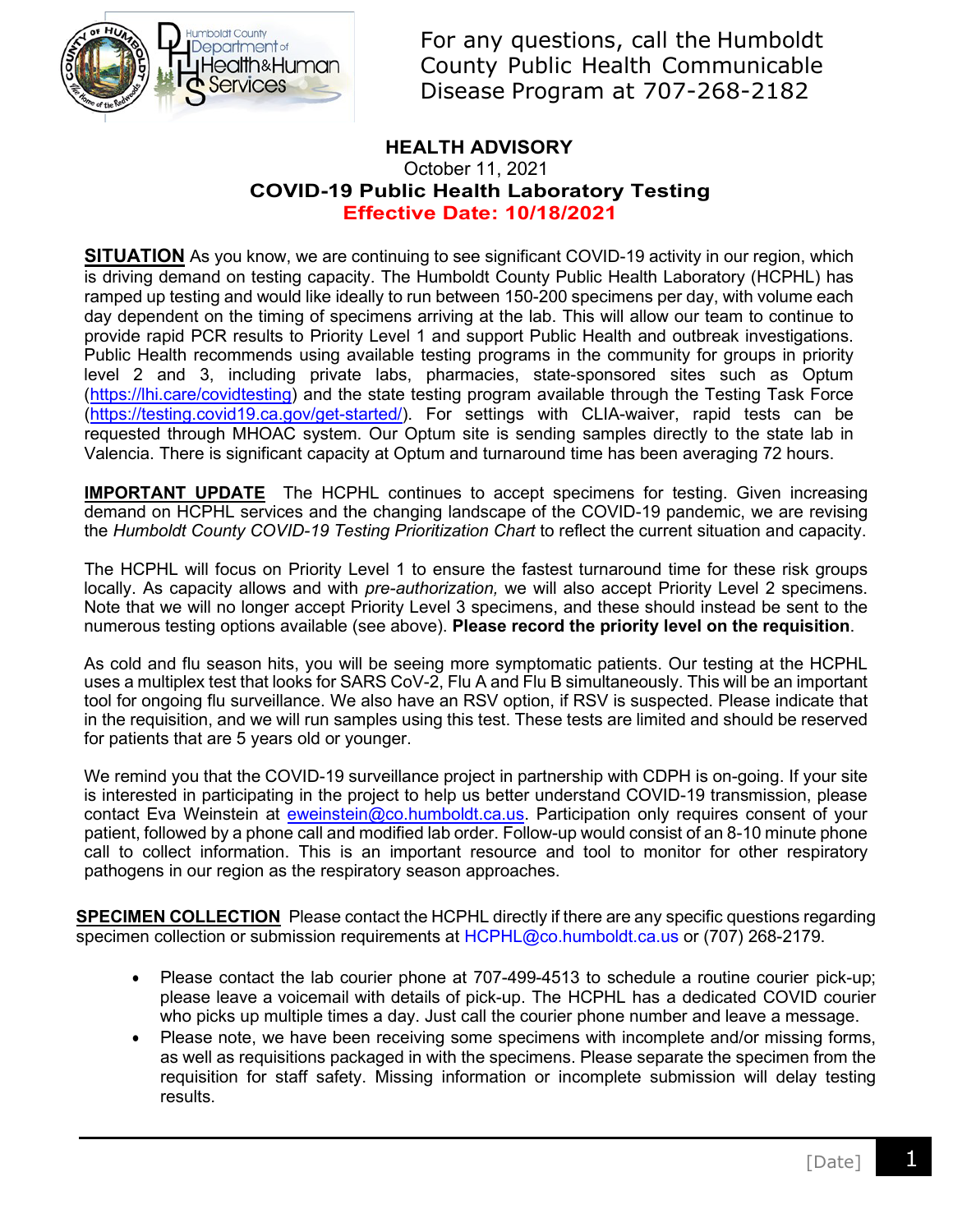# **Humboldt County COVID-19 PCR Testing Prioritization Chart Effective Date: 10/18/2021**

PRIORITY 1: Ensures continuity of healthcare system operations and protects from spread of COVID-19 in high-risk settings. Helps to facilitate PPE preservation, infection control measures, and protect healthcare workforce and vulnerable populations. Appropriate identification of individuals where disease control decisions (i.e., isolation and quarantine) are paramount for containment in a high-risk setting.

#### – HCPHL is currently only accepting Priority 1 Specimens for PCR testing.

Interfacility Transfers: Those awaiting "clearance" testing for transfer to another facility, e.g., Sempervirens, SNFs, incarceration (regardless of symptoms).

Congregate settings: Symptomatic or exposed individuals residing or working in congregate living facilities such as SNF/LTCF, incarceration, shelters. Healthcare Workers: Regardless of exposure, symptomatic healthcare workers (including EMS). Hospitalized: Patients who are hospitalized with symptoms consistent with COVID.

PRIORITY 2: Ensures those at highest risk of complication of infection and those in higher risk settings are rapidly identified and appropriately triaged. Helps to ensure the essential services workforce. HCPHL recommends using available testing programs in the community for these groups, including private labs, pharmacies, state sponsored sites such as Optum [\(https://lhi.care/covidtesting\)](https://lhi.care/covidtesting) and the state testing program available through the Testing Task Force [\(https://testing.covid19.ca.gov/get-started/\)](https://testing.covid19.ca.gov/get-started/). For settings with CLIA-waiver, rapid tests can be requested through MHOAC system. Please see attached rapid test algorithm for when a PCR follow up is needed.

First Responders: Symptomatic first responders including law enforcement and fire.

Critical Infrastructure: Symptomatic individuals whose occupation is part of critical infrastructure.

High Risk: Symptomatic individuals who have risk factors, such as age over 65 or comorbidities, which put them at heightened risk for severe illness, and other populations disproportionately impacted by COVID-19 such as tribal and Latinx community.

Schools: Persons working in or attending on-site instruction.

Sectors with high risk of large outbreaks: Agricultural settings, manufacturing, food processing and including places of worship.

Close contacts to a case: All close contacts should be tested 3-5 days after exposure, regardless of vaccination status. Symptomatic close contacts to confirmed cases can be run on a rapid platform first (Abbott ID NOW, BinaxNOW, Carestart). If negative, repeat with rtPCR test through available community PCR testing.

PRIORITY 3: Individuals not falling into the categories above. HCPHL recommends using available testing programs in the community for this group, including private labs, pharmacies, state sponsored sites such as Optum [\(https://lhi.care/covidtesting\)](https://lhi.care/covidtesting) and the state testing program available through the Testing Task Force [\(https://testing.covid19.ca.gov/get-started/\)](https://testing.covid19.ca.gov/get-started/). For settings with CLIA-waiver, rapid tests can be requested through MHOAC system. Please see attached rapid test algorithm for when a PCR follow up is needed.

Workplace surveillance\*: Asymptomatic screening of unvaccinated staff working in any setting. This includes staff from unvaccinated HCW or other unvaccinated staff mandated to test weekly or twice weekly. Surveillance in places of risk for spread or mandated by local, state or federal guidelines. Travel or pre-entry screening: Any testing related to venue entry or travel or other recreational purpose, such as sports.

10.07.21

\*Public health does not recommend routine surveillance of fully vaccinated asymptomatic/unexposed staff at this time.